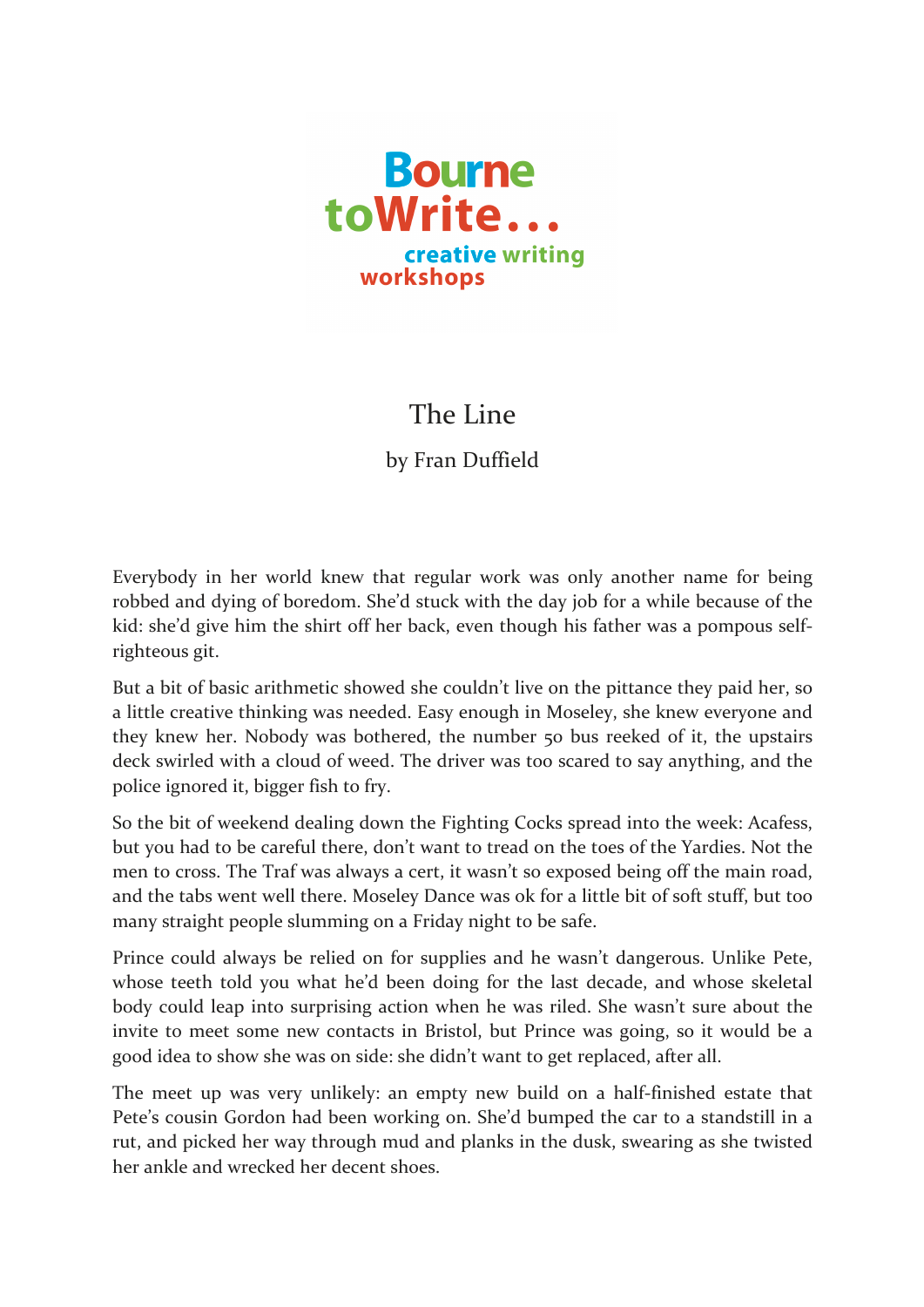The lads were all slouched around a cheap glass table which was already covered in beer cans, rizla packets and crumbs of tobacco and weed.

Prince grinned a wide smile of welcome, and Pete nodded and shot her a wary look.

"Ya alright, Jude?" he said, "we thought you weren't comin." She slung her bag under the table with a hard laugh.

"Had to get the kid to his dad's and the traffic was fucking awful," she said, flopping onto the vacant chair.

"Here," said Prince in a soothing voice, "have a beer, and chill out, girl"

She grabbed the can. She needed the first drink to stop the shakes.

"Cheers!" she said, through the hissing of the ring pull.

Pete leaned forward, baring his discoloured teeth in a sly half-smile, and looked around the group. "Are you ready then, lads?"

There was a haphazard muttering of agreement, and Pete went out to the kitchen, returning with a substantial cardboard box proclaiming its contents as medical supplies.

Judy stared at the box in the centre of the table, under the reflected glare of the overhead spotlights. Pete cocked his head and grinned at her.

"It ain't your ordinary medicine," he said, "but it'll do us a power of good."

The others laughed, Prince's deep chuckle dominating the male voice chorus.

Pete unwrapped the precious contents, and they all stood to peer inside. Prince whistled.

"Lord a' mercy, man!" he said, "where d'ya get that much from? NO, I ain't asking," he added hastily, seeing Pete's eyes narrow.

Pete gingerly unwrapped a corner of the parcel and pulled out a small plastic bag.

"Thought we should get to sample the goods, eh boys? We deserve it!" They all waited patiently while Pete drew out a line on the smeared glass tabletop, and took their turns.

"Come on then Jude," said Pete, handing her the gear. She shivered.

"No thanks mate," she said, "It'll have to wait for the weekend, I gotta get back to pick the kid up." Pete turned away with a sneer.

"Up to you babe," he said, ready for his turn. He stopped mid action, and followed Judy's gaze. Gordon had gone deadly white, and leant his head on his arms across the table. Prince suddenly doubled up and hit the floor. The two Bristol boys were slumped half off their chairs, faces like chalk.